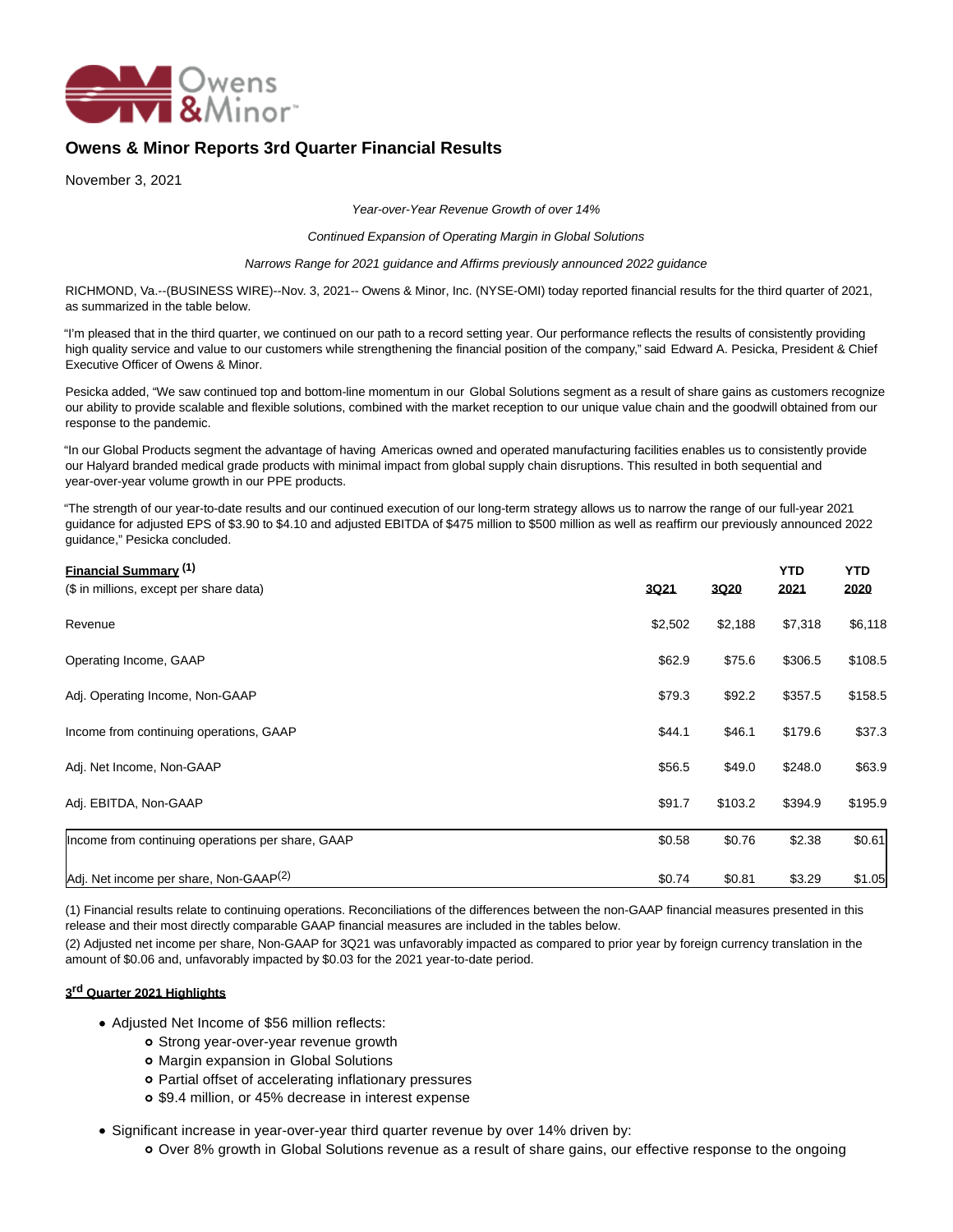recovery of elective procedures and continued above market growth in Patient Direct

- 43% growth in Global Products revenue, 8% excluding glove cost pass through as a result of increased output of previously added capacity to fulfill continued high usage of S&IP products
- Balance Sheet and Cash Flow
	- Total net debt reduced by \$42 million during the quarter to \$921 million, the lowest level since Q1 2018
	- o Net leverage ratio of net debt to trailing twelve-months adjusted EBITDA was 1.7 times
	- Generated \$61 million of operating cash flow in the third quarter
- Business Highlights
	- Launched an online emergency preparedness tracker as latest enhancement to emergency response offerings
	- Leveraged our business continuity plan, national footprint, and transportation partnerships to ensure product availability to our customers so they could maintain patient care
	- Launched a supplier metrics and accountability tracker to help our customers proactively navigate supply chain challenges through customized mitigation strategies

### **Financial Outlook**

The Company has narrowed its expectation for 2021 adjusted net income per share and adjusted EBITDA:

- Adjusted net income per share expected to be in the range of \$3.90 to \$4.10 from \$3.75 to \$4.25
- Adjusted EBITDA expected to be in the range of \$475 million to \$500 million from \$450 million to \$500 million

The Company remains positioned to deliver its previously announced guidance for 2022.

Although the Company does provide guidance for adjusted net income per share and adjusted EBITDA (which are non-GAAP financial measures), it is not able to forecast the most directly comparable measures calculated and presented in accordance with GAAP without unreasonable effort. Certain elements of the composition of the GAAP amounts are not predictable, making it impracticable for the Company to forecast. Such elements include but are not limited to restructuring and acquisition charges. As a result, no GAAP guidance or reconciliation of the Company's adjusted net income per share guidance or adjusted EBITDA guidance is provided. For the same reasons, the Company is unable to assess the probable significance of the unavailable information, which could have a potentially significant impact on its future GAAP financial results. The outlook is based on certain assumptions that are subject to the risk factors discussed in the Company's filings with the Securities and Exchange Commission ("SEC").

### **Investor Conference Call for 3rd Quarter Financial Results**

Owens & Minor executives will host a conference call at 8:30 a.m. EDT today, November 3, 2021, to discuss the results. Participants may access the call at 866-393-1604. The international dial-in number is 224-357-2191. A replay of the call will be available for one week by dialing 855-859-2056. The access code for the conference call, international dial-in and replay is 1735879. A webcast of the event will be available a[t www.owens-minor.com](https://cts.businesswire.com/ct/CT?id=smartlink&url=http%3A%2F%2Fwww.owens-minor.com&esheet=52520380&newsitemid=20211103005246&lan=en-US&anchor=www.owens-minor.com&index=1&md5=7c26f0655c81931fa63cbb9b00611c3b) under the Investor Relations section.

### **Safe Harbor**

This release is intended to be disclosure through methods reasonably designed to provide broad, non-exclusionary distribution to the public in compliance with the SEC's Fair Disclosure Regulation. This release contains certain ''forward-looking'' statements made pursuant to the Safe Harbor provisions of the Private Securities Litigation Reform Act of 1995. These statements include, but are not limited to, the statements in this release regarding our expectations with respect to our 2021 and 2022 financial performance, as well as other statements related to the impact of COVID-19 on the Company's results and operations and the Company's expectations regarding the performance of its business. Forward-looking statements involve known and unknown risks and uncertainties that may cause our actual results in future periods to differ materially from those projected or contemplated in the forward-looking statements. Investors should refer to Owens & Minor's Annual Report on Form 10-K for the year ended December 31, 2020, filed with the SEC including the sections captioned "Cautionary Note Regarding Forward-Looking Statements" and "Item 1A. Risk Factors," and subsequent, quarterly reports on Form 10-Q and current reports on Form 8-K filed with or furnished to the SEC, for a discussion of certain known risk factors that could cause the Company's actual results to differ materially from its current estimates. These filings are available at [www.owens](https://cts.businesswire.com/ct/CT?id=smartlink&url=http%3A%2F%2Fwww.owens-minor.com&esheet=52520380&newsitemid=20211103005246&lan=en-US&anchor=www.owens-minor.com&index=2&md5=cd2d2327122dca609e6a69cd03d69217)minor.com. Given these risks and uncertainties, Owens & Minor can give no assurance that any forward-looking statements will, in fact, transpire and, therefore, cautions investors not to place undue reliance on them. Owens & Minor specifically disclaims any obligation to update or revise any forwardlooking statements, whether as a result of new information, future developments or otherwise.

### **About Owens & Minor**

Owens & Minor, Inc. (NYSE: OMI) is a global healthcare solutions company that incorporates product manufacturing, distribution support and innovative technology services to deliver significant and sustained value across the breadth of the industry – from acute care to patients in their home. Aligned to its Mission of Empowering Our Customers to Advance Healthcare<sup>TM</sup>, more than 15,000 global teammates serve over 4,000 healthcare industry customers. A vertically-integrated, predominantly Americas-based footprint enables Owens & Minor to reliably supply its self-manufactured surgical and PPE products. This seamless value chain integrates with a portfolio of products representing 1,200 branded suppliers. Operating continuously since 1882 from its headquarters in Richmond, Virginia, Owens & Minor has grown into a FORTUNE 500 company with operations located across North America, Asia, Europe and Latin America. For more information about Owens & Minor, visi[t owens-minor.com,](http://owens-minor.com/) follow @Owens\_Minor on Twitter and connect on LinkedIn a[t www.linkedin.com/company/owens-&-minor.](https://cts.businesswire.com/ct/CT?id=smartlink&url=http%3A%2F%2Fwww.linkedin.com%2Fcompany%2Fowens-%26-minor&esheet=52520380&newsitemid=20211103005246&lan=en-US&anchor=www.linkedin.com%2Fcompany%2Fowens-%26amp%3B-minor&index=3&md5=929d9a57b10eb580c1348cf9353960ff)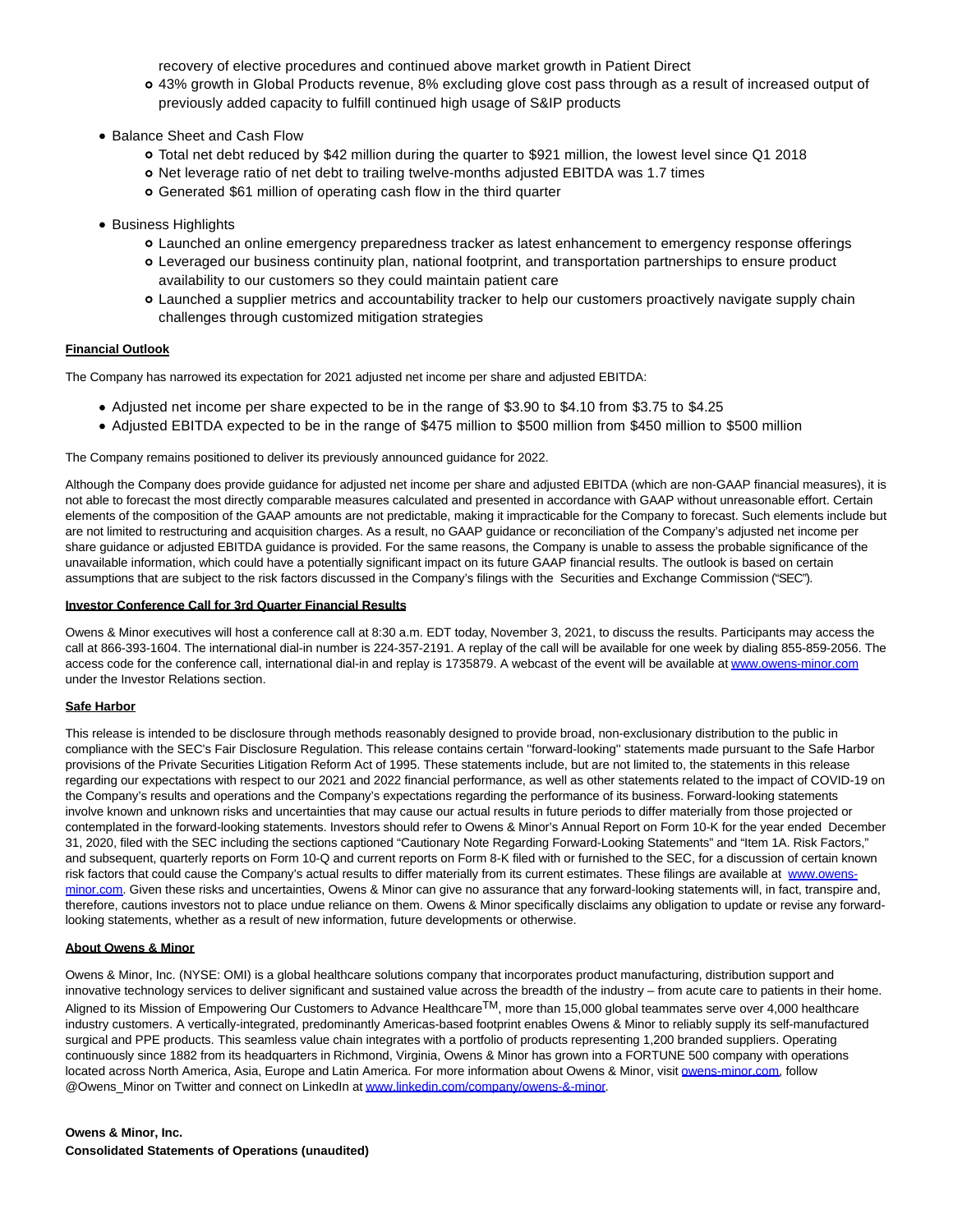|                                                                 | <b>Three Months Ended</b><br>September 30, |
|-----------------------------------------------------------------|--------------------------------------------|
| 2021                                                            | 2020                                       |
| \$2,502,175<br>Net revenue                                      | \$2,187,928                                |
| Cost of goods sold<br>2,173,336                                 | 1,843,589                                  |
| 328.839<br>Gross margin                                         | 344,339                                    |
| Distribution, selling and administrative expenses<br>262,457    | 262,538                                    |
| Acquisition-related and exit and realignment charges<br>6,380   | 6,382                                      |
| Other operating income, net<br>(2, 873)                         | (134)                                      |
| 62,875<br>Operating income                                      | 75,553                                     |
| 11,572<br>Interest expense, net                                 | 20,975                                     |
| Loss on extinguishment of debt                                  | 308                                        |
| Other expense (income), net<br>799                              | 785                                        |
| 50,504<br>Income from continuing operations before income taxes | 53,485                                     |
| Income tax provision<br>6,375                                   | 7,404                                      |
| 44,129<br>Income from continuing operations, net of tax         | 46,081                                     |
| Loss from discontinued operations, net of tax                   |                                            |
| 44,129<br>Net income (loss)                                     | \$<br>46,081                               |
| Basic income (loss) per common share:                           |                                            |
| Income from continuing operations<br>\$<br>0.60                 | 0.76<br>S                                  |
| Loss from discontinued operations                               |                                            |
| 0.60<br>Net income (loss)                                       | \$<br>0.76                                 |
| Diluted income (loss) per common share:                         |                                            |
| 0.58<br>Income from continuing operations<br>\$                 | \$<br>0.76                                 |
| Loss from discontinued operations                               |                                            |
| 0.58<br>Net income (loss)                                       | \$<br>0.76                                 |

## **Consolidated Statements of Operations (unaudited)**

(dollars in thousands, except per share data)

|                                                       |              | <b>Nine Months Ended</b><br>September 30, |
|-------------------------------------------------------|--------------|-------------------------------------------|
|                                                       | 2021         | 2020                                      |
| Net revenue                                           | \$7,318,169  | \$6,118,340                               |
| Cost of goods sold                                    | 6,146,511    | 5,236,035                                 |
| Gross margin                                          | 1,171,658    | 882,305                                   |
| Distribution, selling and administrative expenses     | 849,255      | 758,320                                   |
| Acquisition-related and exit and realignment charges  | 20,967       | 18,500                                    |
| Other operating income, net                           | (5,016)      | (3,020)                                   |
| Operating income                                      | 306,452      | 108,505                                   |
| Interest expense, net                                 | 36,784       | 65,923                                    |
| Loss on extinguishment of debt                        | 40,433       | 2,580                                     |
| Other expense (income), net                           | 2,397        | (1, 193)                                  |
| Income from continuing operations before income taxes | 226,838      | 41,195                                    |
| Income tax provision                                  | 47,224       | 3,863                                     |
| Income from continuing operations, net of tax         | 179,614      | 37,332                                    |
| Loss from discontinued operations, net of tax         |              | (58, 203)                                 |
| Net income (loss)                                     | 179,614<br>S | (20, 871)<br>\$                           |
| Basic income (loss) per common share:                 |              |                                           |
| Income from continuing operations                     | \$<br>2.47   | \$<br>0.61                                |
| Loss from discontinued operations                     |              | (0.95)                                    |
| Net income (loss)                                     | 2.47         | \$<br>(0.34)                              |
| Diluted income (loss) per common share:               |              |                                           |
| Income from continuing operations                     | \$<br>2.38   | \$<br>0.61                                |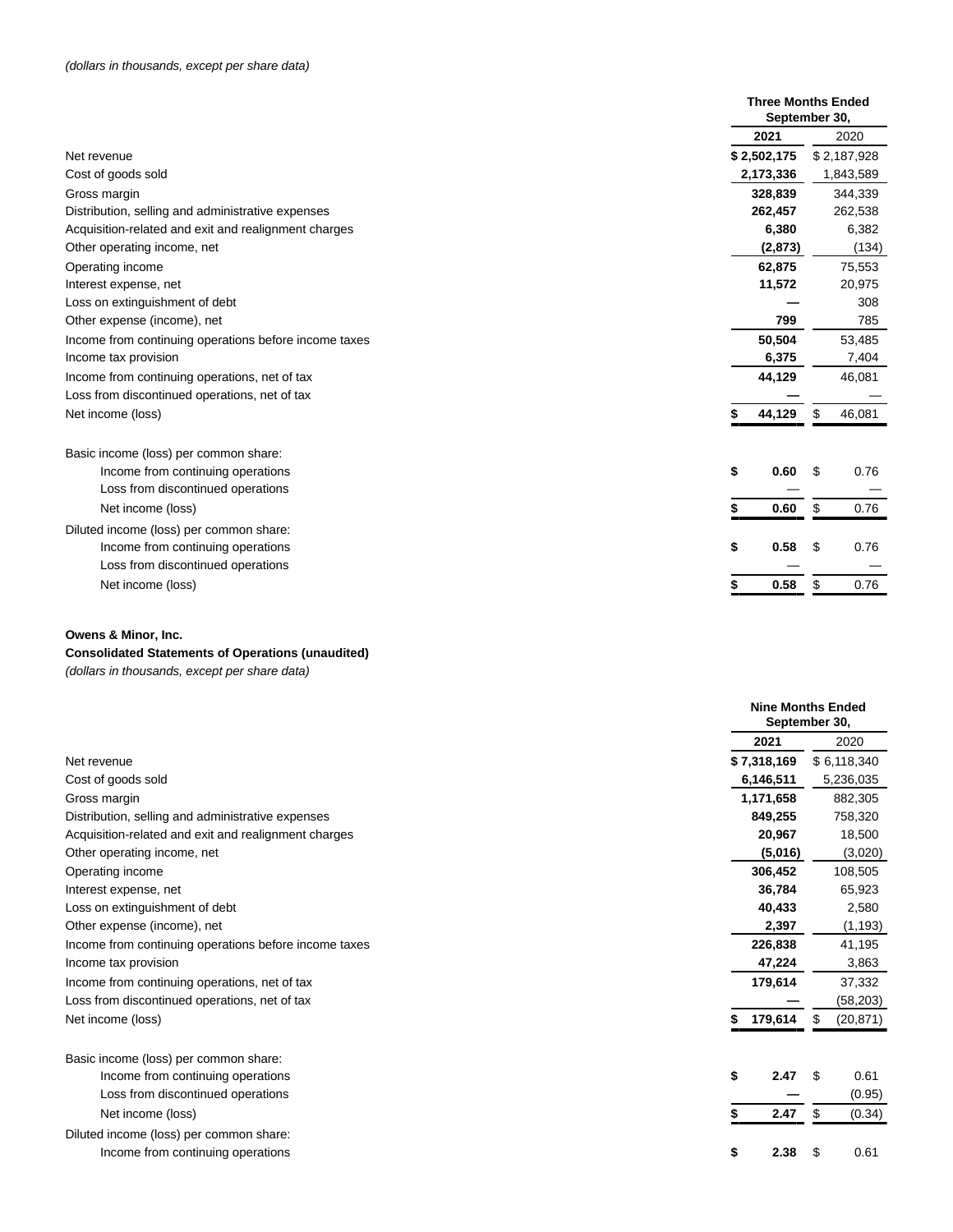|   |     |   | (0.95) |
|---|-----|---|--------|
| ж | ンマヌ | Ψ | (0.34) |

## **Condensed Consolidated Balance Sheets (unaudited)**

(dollars in thousands)

|                                                                                    | September    | <b>December</b> |
|------------------------------------------------------------------------------------|--------------|-----------------|
|                                                                                    | 30.          | 31,             |
|                                                                                    | 2021         | 2020            |
| <b>Assets</b>                                                                      |              |                 |
| <b>Current assets</b>                                                              |              |                 |
| Cash and cash equivalents                                                          | \$<br>39.759 | \$<br>83,058    |
| Accounts receivable, net of allowances of \$19,273 and \$19,087                    | 759,744      | 700,792         |
| Merchandise inventories                                                            | 1,514,387    | 1,233,751       |
| Other current assets                                                               | 84,335       | 118,264         |
| <b>Total current assets</b>                                                        | 2,398,225    | 2,135,865       |
| Property and equipment, net of accumulated depreciation of \$320,389 and \$284,126 | 308,463      | 315,662         |
| Operating lease assets                                                             | 184,554      | 144,755         |
| Goodwill                                                                           | 386,693      | 394,086         |
| Intangible assets, net                                                             | 209,789      | 243,351         |
| Other assets, net                                                                  | 96,395       | 101,920         |
| <b>Total assets</b>                                                                | \$3,584,119  | \$3,335,639     |
| <b>Liabilities and equity</b>                                                      |              |                 |
| <b>Current liabilities</b>                                                         |              |                 |
| Accounts payable                                                                   | \$1,118,753  | \$1,000,186     |
| Accrued payroll and related liabilities                                            | 100,171      | 109,447         |
| Other current liabilities                                                          | 206,094      | 236,094         |
| <b>Total current liabilities</b>                                                   | 1,425,018    | 1,345,727       |
| Long-term debt, excluding current portion                                          | 959,485      | 986,018         |
| Operating lease liabilities, excluding current portion                             | 154,009      | 119,932         |
| Deferred income taxes                                                              | 37,093       | 50,641          |
| Other liabilities                                                                  | 121,509      | 121,267         |
| <b>Total liabilities</b>                                                           | 2,697,114    | 2,623,585       |
| <b>Total equity</b>                                                                | 887,005      | 712,054         |
| <b>Total liabilities and equity</b>                                                | \$3,584,119  | \$3,335,639     |

## **Owens & Minor, Inc.**

### **Consolidated Statements of Cash Flows (unaudited)**

(dollars in thousands)

|                                                                                      | <b>Nine Months Ended</b><br>September 30, |                 |
|--------------------------------------------------------------------------------------|-------------------------------------------|-----------------|
|                                                                                      | 2021                                      | 2020            |
| <b>Operating activities:</b>                                                         |                                           |                 |
| Net income (loss)                                                                    | 179,614<br>\$                             | (20, 871)<br>\$ |
| Adjustments to reconcile net income (loss) to cash provided by operating activities: |                                           |                 |
| Depreciation and amortization                                                        | 68,142                                    | 69,494          |
| Share-based compensation expense                                                     | 19,078                                    | 15,275          |
| Loss on divestiture                                                                  |                                           | 65,472          |
| Loss on extinguishment of debt                                                       | 40,433                                    | 2,580           |
| Provision for losses on accounts receivable                                          | 19,270                                    | 9,583           |
| Deferred income tax (benefit) expense                                                | (18, 286)                                 | 25,017          |
| Changes in operating lease right-of-use assets and lease liabilities                 | 1,190                                     | (1,328)         |
| Changes in operating assets and liabilities:                                         |                                           |                 |
| Accounts receivable                                                                  | (84, 381)                                 | (20, 173)       |
| Merchandise inventories                                                              | (284, 188)                                | 52,605          |
| Accounts payable                                                                     | 120,821                                   | 136,156         |
| Net change in other assets and liabilities                                           | (8, 341)                                  | (69, 117)       |
| Other, net                                                                           | 20,484                                    | 3,503           |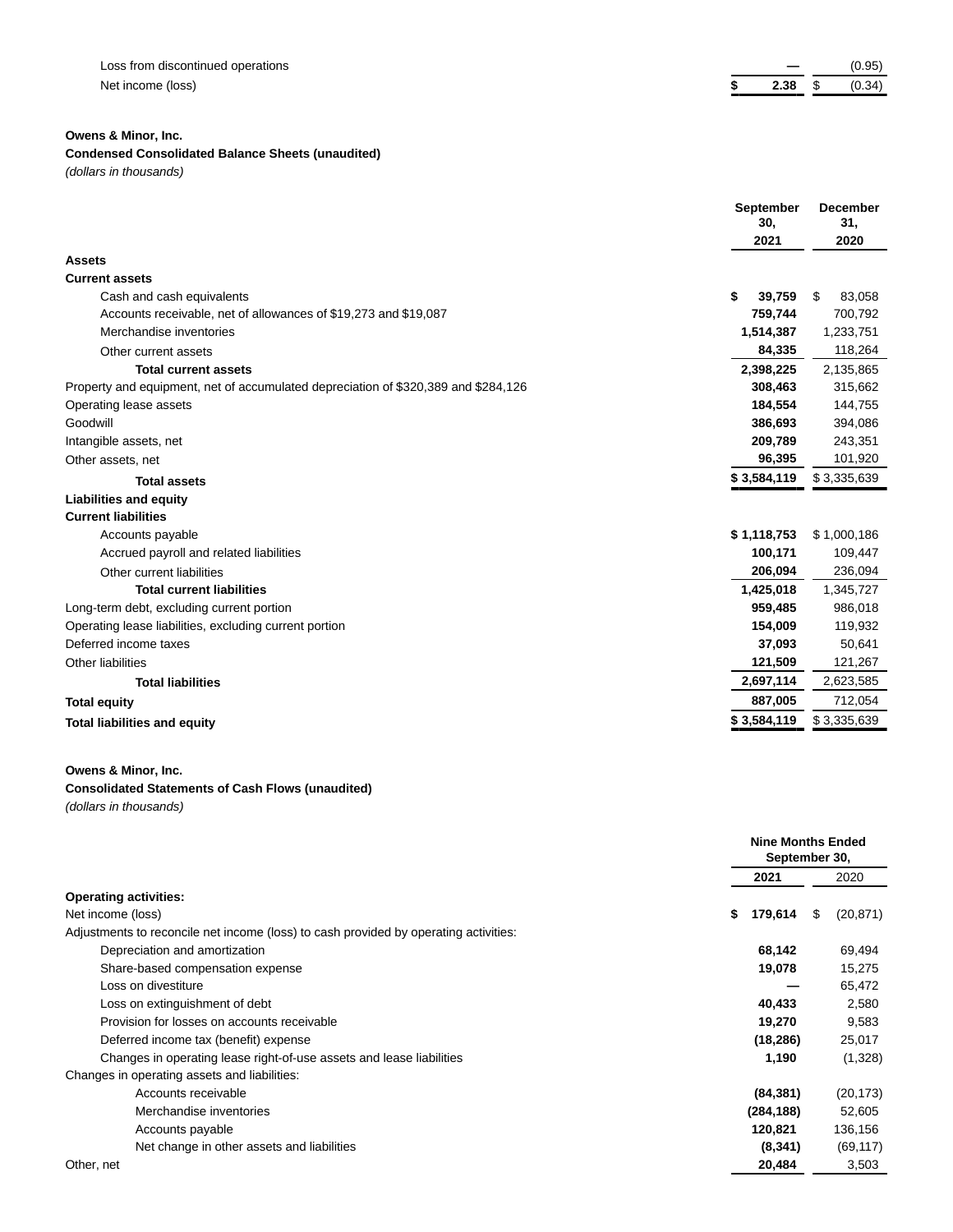| Cash provided by operating activities                                 |    | 73,836     | 268,196       |
|-----------------------------------------------------------------------|----|------------|---------------|
| <b>Investing activities:</b>                                          |    |            |               |
| Proceeds from divestiture                                             |    |            | 133,000       |
| Additions to property and equipment                                   |    | (26, 446)  | (21, 678)     |
| Additions to computer software                                        |    | (6, 179)   | (4,702)       |
| Proceeds from sale of property and equipment                          |    | 41         | 178           |
| Proceeds from cash surrender value of life insurance policies         |    |            | 6,032         |
| Cash (used for) provided by investing activities                      |    | (32, 584)  | 112,830       |
| <b>Financing activities:</b>                                          |    |            |               |
| Proceeds from issuance of debt                                        |    | 574,900    | 150,000       |
| Repayments under revolving credit facility, net                       |    | (90, 900)  | (107,900)     |
| Repayments of debt                                                    |    | (553, 140) | (270, 399)    |
| Financing costs paid                                                  |    | (13, 912)  | (10, 367)     |
| Cash dividends paid                                                   |    | (548)      | (467)         |
| Payment for termination of interest rate swaps                        |    | (15, 434)  |               |
| Other, net                                                            |    | (18, 188)  | (5,822)       |
| Cash used for financing activities                                    |    | (117, 222) | (244, 955)    |
| Effect of exchange rate changes on cash and cash equivalents          |    | (2, 454)   | 6,721         |
| Net (decrease) increase in cash, cash equivalents and restricted cash |    | (78, 424)  | 142,792       |
| Cash, cash equivalents and restricted cash at beginning of period     |    | 134,506    | 84.687        |
| Cash, cash equivalents and restricted cash at end of period (1)       |    | 56,082     | \$<br>227,479 |
| Supplemental disclosure of cash flow information:                     |    |            |               |
| Income taxes paid (received), net of refunds                          | \$ | 83,606     | \$<br>(1,892) |
| Interest paid                                                         | S  | 32,035     | \$<br>61,271  |

**(1)** Restricted cash as of September 30, 2021 represents \$16.3 million held in an escrow account as required by the Centers for Medicare & Medicaid Services (CMS) in conjunction with the Bundled Payments for Care Improvement (BPCI) initiatives.

### **Owens & Minor, Inc.**

# **Summary Segment Information (unaudited)**

(dollars in thousands)

|                                                      | Three Months Ended September 30, |            |                                  |            |             |                                  |
|------------------------------------------------------|----------------------------------|------------|----------------------------------|------------|-------------|----------------------------------|
|                                                      |                                  |            | 2021                             |            |             | 2020                             |
|                                                      |                                  |            |                                  |            |             | $%$ of                           |
|                                                      |                                  |            | consolidated                     |            |             | consolidated                     |
|                                                      |                                  | Amount     | net revenue                      |            | Amount      | net revenue                      |
| Net revenue:                                         |                                  |            |                                  |            |             |                                  |
| Segment net revenue                                  |                                  |            |                                  |            |             |                                  |
| <b>Global Solutions</b>                              | \$2,022,919                      |            | 80.85%                           |            | \$1,865,182 | 85.24%                           |
| <b>Global Products</b>                               |                                  | 679,067    | 27.14%                           |            | 473,797     | 21.66%                           |
| Total segment net revenue                            |                                  | 2,701,986  |                                  |            | 2,338,979   |                                  |
| Inter-segment revenue                                |                                  |            |                                  |            |             |                                  |
| <b>Global Products</b>                               |                                  | (199, 811) | (7.99)%                          |            | (151, 051)  | (6.90)%                          |
| Total inter-segment revenue                          |                                  | (199, 811) |                                  | (151, 051) |             |                                  |
| Consolidated net revenue                             | \$2,502,175                      |            | 100.00%                          |            | \$2,187,928 | 100.00%                          |
| Operating income:                                    |                                  |            | $%$ of<br>segment<br>net revenue |            |             | $%$ of<br>segment<br>net revenue |
| <b>Global Solutions</b>                              | \$                               | 20,366     | 1.01%                            | \$         | 10,972      | 0.59%                            |
| <b>Global Products</b>                               |                                  | 51,327     | 7.56%                            |            | 89,923      | 18.98%                           |
| Inter-segment eliminations                           |                                  | 7,587      |                                  |            | (8,718)     |                                  |
| Intangible amortization                              |                                  | (10, 025)  |                                  |            | (10, 242)   |                                  |
| Acquisition-related and exit and realignment charges |                                  | (6, 380)   |                                  |            | (6, 382)    |                                  |
| Consolidated operating income                        |                                  | 62,875     | 2.51%                            | S          | 75,553      | 3.45%                            |
| Depreciation and amortization:                       |                                  |            |                                  |            |             |                                  |
| <b>Global Solutions</b>                              | \$                               | 9,951      |                                  | \$         | 9,572       |                                  |
| <b>Global Products</b>                               |                                  | 12,691     |                                  |            | 11,118      |                                  |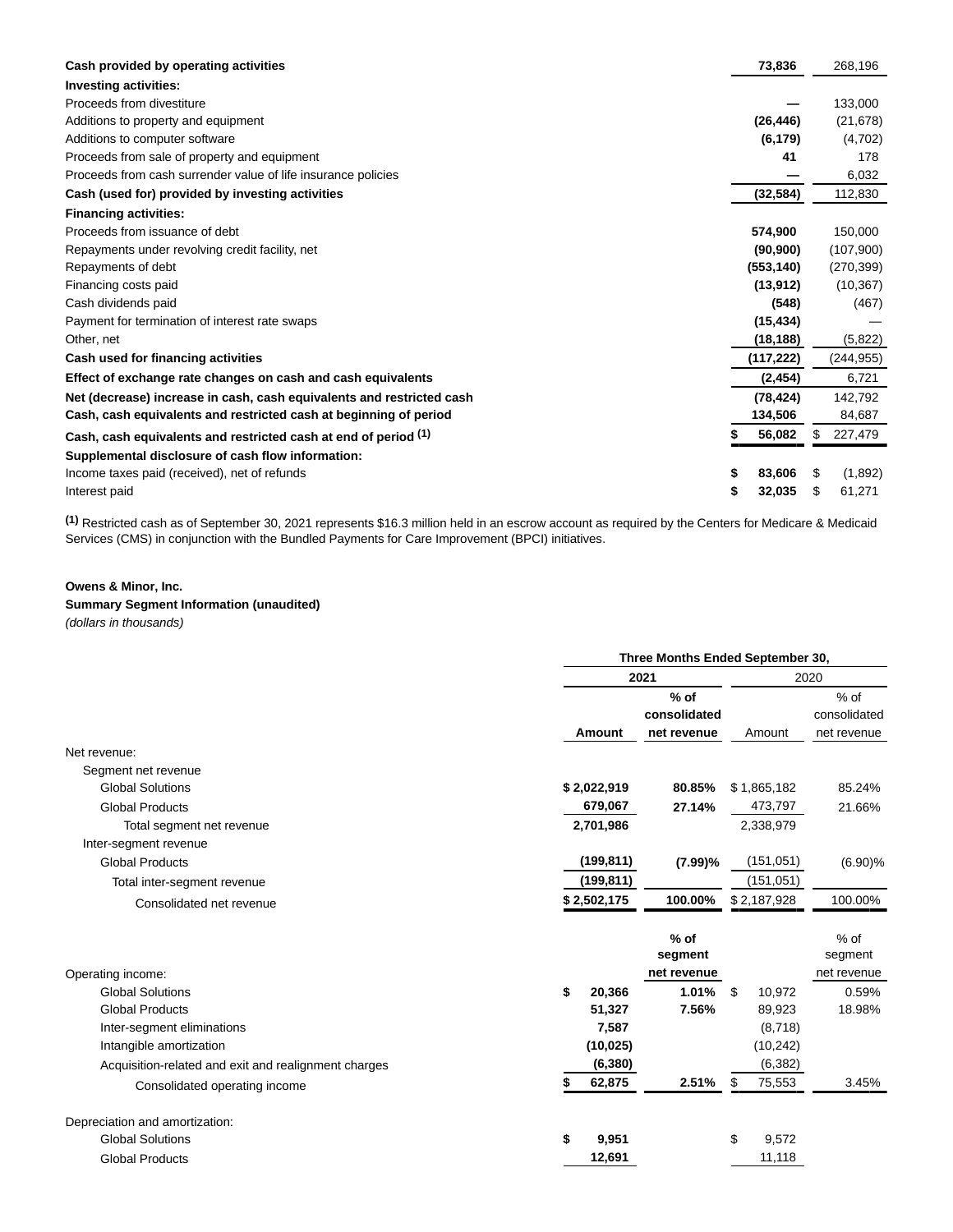| Consolidated depreciation and amortization | 22,642 | 20,690 |
|--------------------------------------------|--------|--------|
| Capital expenditures:                      |        |        |
| <b>Global Solutions</b>                    | 5,752  | 3,582  |
| <b>Global Products</b>                     | 8.192  | 10,656 |
| Discontinued operations                    |        |        |
| Consolidated capital expenditures          | 13,944 | 14,238 |

## **Summary Segment Information (unaudited)**

(dollars in thousands)

|                                                      | Nine Months Ended September 30, |              |               |              |  |  |
|------------------------------------------------------|---------------------------------|--------------|---------------|--------------|--|--|
|                                                      |                                 | 2021         |               | 2020         |  |  |
|                                                      |                                 | $%$ of       |               | % of         |  |  |
|                                                      |                                 | consolidated |               | consolidated |  |  |
|                                                      | Amount                          | net revenue  | Amount        | net revenue  |  |  |
| Net revenue:                                         |                                 |              |               |              |  |  |
| Segment net revenue                                  |                                 |              |               |              |  |  |
| <b>Global Solutions</b>                              | \$5,850,007                     | 79.94%       | \$5,261,415   | 86.00%       |  |  |
| <b>Global Products</b>                               | 2,026,385                       | 27.69%       | 1,235,391     | 20.19%       |  |  |
| Total segment net revenue                            | 7,876,392                       |              | 6,496,806     |              |  |  |
| Inter-segment revenue                                |                                 |              |               |              |  |  |
| <b>Global Products</b>                               | (558, 223)                      | (7.63)%      | (378, 466)    | (6.19)%      |  |  |
| Total inter-segment revenue                          | (558, 223)                      |              | (378, 466)    |              |  |  |
| Consolidated net revenue                             | \$7,318,169                     | 100.00%      | \$6,118,340   | 100.00%      |  |  |
|                                                      |                                 |              |               |              |  |  |
|                                                      |                                 | $%$ of       |               | $%$ of       |  |  |
|                                                      |                                 | segment      |               | segment      |  |  |
| Operating income:                                    |                                 | net revenue  |               | net revenue  |  |  |
| <b>Global Solutions</b>                              | \$<br>47,729                    | 0.82%        | \$<br>8,522   | 0.16%        |  |  |
| <b>Global Products</b>                               | 310,242                         | 15.31%       | 160,268       | 12.97%       |  |  |
| Inter-segment eliminations                           | (475)                           |              | (10, 322)     |              |  |  |
| Intangible amortization                              | (30, 077)                       |              | (31, 463)     |              |  |  |
| Acquisition-related and exit and realignment charges | (20, 967)                       |              | (18,500)      |              |  |  |
| Consolidated operating income                        | 306,452<br>\$                   | 4.19%        | \$<br>108,505 | 1.77%        |  |  |
| Depreciation and amortization:                       |                                 |              |               |              |  |  |
| <b>Global Solutions</b>                              | \$<br>29,678                    |              | \$<br>31,273  |              |  |  |
| <b>Global Products</b>                               | 38,464                          |              | 38,221        |              |  |  |
| Consolidated depreciation and amortization           | 68,142                          |              | \$<br>69,494  |              |  |  |
| Capital expenditures:                                |                                 |              |               |              |  |  |
| <b>Global Solutions</b>                              | \$<br>14,776                    |              | \$<br>7,545   |              |  |  |
| <b>Global Products</b>                               | 17,849                          |              | 15,808        |              |  |  |
| Discontinued operations                              |                                 |              | 3,027         |              |  |  |
| Consolidated capital expenditures                    | 32,625<br>\$                    |              | 26,380<br>\$  |              |  |  |

#### **Owens & Minor, Inc.**

# **Net Income (Loss) per Common Share (unaudited)**

(dollars in thousands, except per share data)

|                                               |      | <b>Three Months Ended</b><br>September 30, |        |      | Nine Months Ended<br>September 30, |  |           |  |
|-----------------------------------------------|------|--------------------------------------------|--------|------|------------------------------------|--|-----------|--|
|                                               | 2021 |                                            | 2020   | 2021 |                                    |  | 2020      |  |
| Income from continuing operations, net of tax |      | 44.129                                     | 46.081 |      | 179.614                            |  | 37,332    |  |
| Loss from discontinued operations, net of tax |      |                                            |        |      |                                    |  | (58, 203) |  |
| Net income (loss)                             |      | 44.129                                     | 46.081 |      | 179.614                            |  | (20, 871) |  |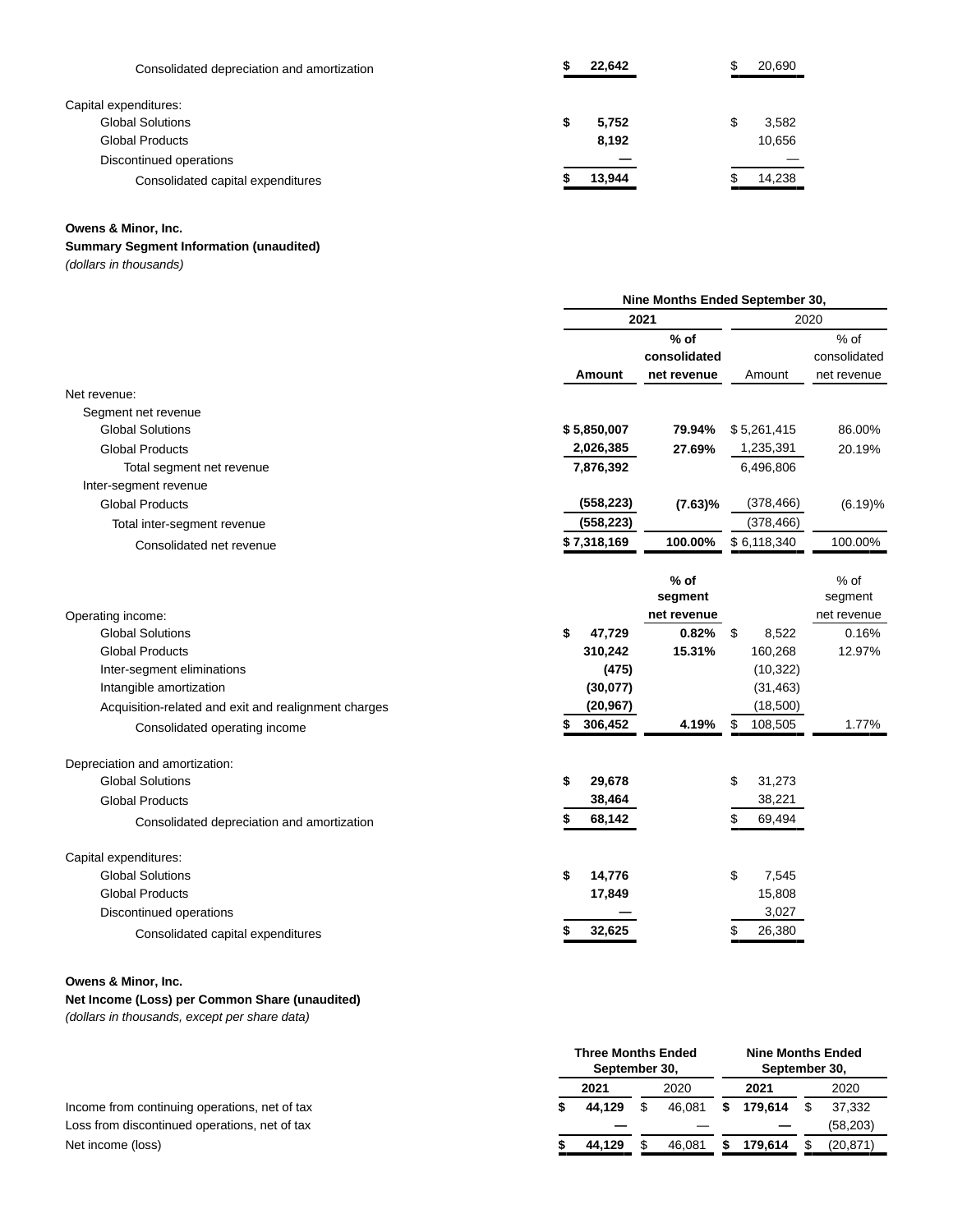| Weighted average shares outstanding - basic<br>Dilutive shares | 73,215<br>2,743 |        |     | 60.786<br>137 |    | 72.649<br>2,754 |      | 60.983 |  |
|----------------------------------------------------------------|-----------------|--------|-----|---------------|----|-----------------|------|--------|--|
| Weighted average shares outstanding - diluted                  |                 | 75,958 |     | 60,923        |    | 75,403          |      | 60,983 |  |
| Basic income (loss) per common share:                          |                 |        |     |               |    |                 |      |        |  |
| Income from continuing operations                              | \$              | 0.60   | \$. | 0.76          | S. | 2.47            | \$.  | 0.61   |  |
| Loss from discontinued operations                              |                 |        |     |               |    |                 |      | (0.95) |  |
| Net income (loss)                                              |                 | 0.60   |     | 0.76          |    | 2.47            |      | (0.34) |  |
| Diluted income (loss) per common share:                        |                 |        |     |               |    |                 |      |        |  |
| Income from continuing operations                              | \$              | 0.58   | \$. | 0.76          | \$ | 2.38            | - \$ | 0.61   |  |
| Loss from discontinued operations                              |                 |        |     |               |    |                 |      | (0.95) |  |
| Net income (loss)                                              |                 | 0.58   |     | 0.76          | S  | 2.38            | \$.  | (0.34) |  |

## **GAAP/Non-GAAP Reconciliations (unaudited)**

(dollars in thousands, except per share data)

The following table provides a reconciliation of reported operating income and income from continuing operations to non-GAAP measures used by management.

|                                                                                                   |              | <b>Three Months Ended</b><br>September 30, |          |    | <b>Nine Months Ended</b><br>September 30, |    |           |  |
|---------------------------------------------------------------------------------------------------|--------------|--------------------------------------------|----------|----|-------------------------------------------|----|-----------|--|
|                                                                                                   | 2021         |                                            | 2020     |    | 2021                                      |    | 2020      |  |
| Operating income, as reported (GAAP)                                                              | \$<br>62,875 | \$                                         | 75,553   | \$ | 306,452                                   | \$ | 108,505   |  |
| Intangible amortization (1)                                                                       | 10,025       |                                            | 10,242   |    | 30,077                                    |    | 31,463    |  |
| Acquisition-related and exit and realignment charges <sup>(2)</sup>                               | 6,380        |                                            | 6,382    |    | 20,967                                    |    | 18,500    |  |
| Operating income, adjusted (non-GAAP) (Adjusted Operating Income)                                 | 79,280       | \$                                         | 92,177   |    | 357,496                                   |    | 158,468   |  |
| Operating income as a percent of net revenue (GAAP)                                               | 2.51%        |                                            | 3.45%    |    | 4.19%                                     |    | 1.77%     |  |
| Adjusted operating income as a percent of net revenue (non-GAAP)                                  | 3.17%        |                                            | 4.21%    |    | 4.89%                                     |    | 2.59%     |  |
| Income from continuing operations, as reported (GAAP)                                             | \$<br>44,129 | \$                                         | 46,081   |    | 179,614                                   | \$ | 37,332    |  |
| Intangible amortization (1)                                                                       | 10,025       |                                            | 10,242   |    | 30,077                                    |    | 31,463    |  |
| Income tax benefit (6)                                                                            | (2,729)      |                                            | (4,787)  |    | (7, 864)                                  |    | (7, 819)  |  |
| Acquisition-related and exit and realignment charges <sup>(2)</sup>                               | 6,380        |                                            | 6,382    |    | 20,967                                    |    | 18,500    |  |
| Income tax benefit (6)                                                                            | (1,736)      |                                            | (2,983)  |    | (5, 483)                                  |    | (4,598)   |  |
| Loss on extinguishment of debt $(3)$                                                              |              |                                            | 308      |    | 40,433                                    |    | 2,580     |  |
| Income tax benefit (6)                                                                            |              |                                            | (144)    |    | (10, 574)                                 |    | (641)     |  |
| Other <sup>(4)</sup>                                                                              | 570          |                                            | 573      |    | 1,709                                     |    | (1,758)   |  |
| Income tax benefit (6)                                                                            | (155)        |                                            | (267)    |    | (447)                                     |    | 437       |  |
| Tax adjustment (5)                                                                                |              |                                            | (6, 427) |    | (402)                                     |    | (11, 613) |  |
| Income from continuing operations, adjusted (non-GAAP) (Adjusted Net Income)                      | \$<br>56,484 | \$                                         | 48,978   |    | 248,030                                   | \$ | 63,883    |  |
| Income from continuing operations per diluted common share, as reported (GAAP)                    | \$<br>0.58   | \$                                         | 0.76     | \$ | 2.38                                      | \$ | 0.61      |  |
| Intangible amortization (1)                                                                       | 0.09         |                                            | 0.09     |    | 0.29                                      |    | 0.39      |  |
| Acquisition-related and exit and realignment charges <sup>(2)</sup>                               | 0.06         |                                            | 0.06     |    | 0.21                                      |    | 0.23      |  |
| Loss on extinguishment of debt (3)                                                                |              |                                            |          |    | 0.40                                      |    | 0.03      |  |
| Other <sup>(4)</sup>                                                                              | 0.01         |                                            | 0.01     |    | 0.02                                      |    | (0.02)    |  |
| Tax adjustment (5)                                                                                |              |                                            | (0.11)   |    | (0.01)                                    |    | (0.19)    |  |
| Income from continuing operations per diluted common share, adjusted (non-GAAP)<br>(Adjusted EPS) | \$<br>0.74   | \$                                         | 0.81     | S  | 3.29                                      | \$ | 1.05      |  |

## **Owens & Minor, Inc.**

### **GAAP/Non-GAAP Reconciliations (unaudited), continued**

(dollars in thousands)

The following tables provide reconciliations of net income (loss) and total debt to non-GAAP measures used by management.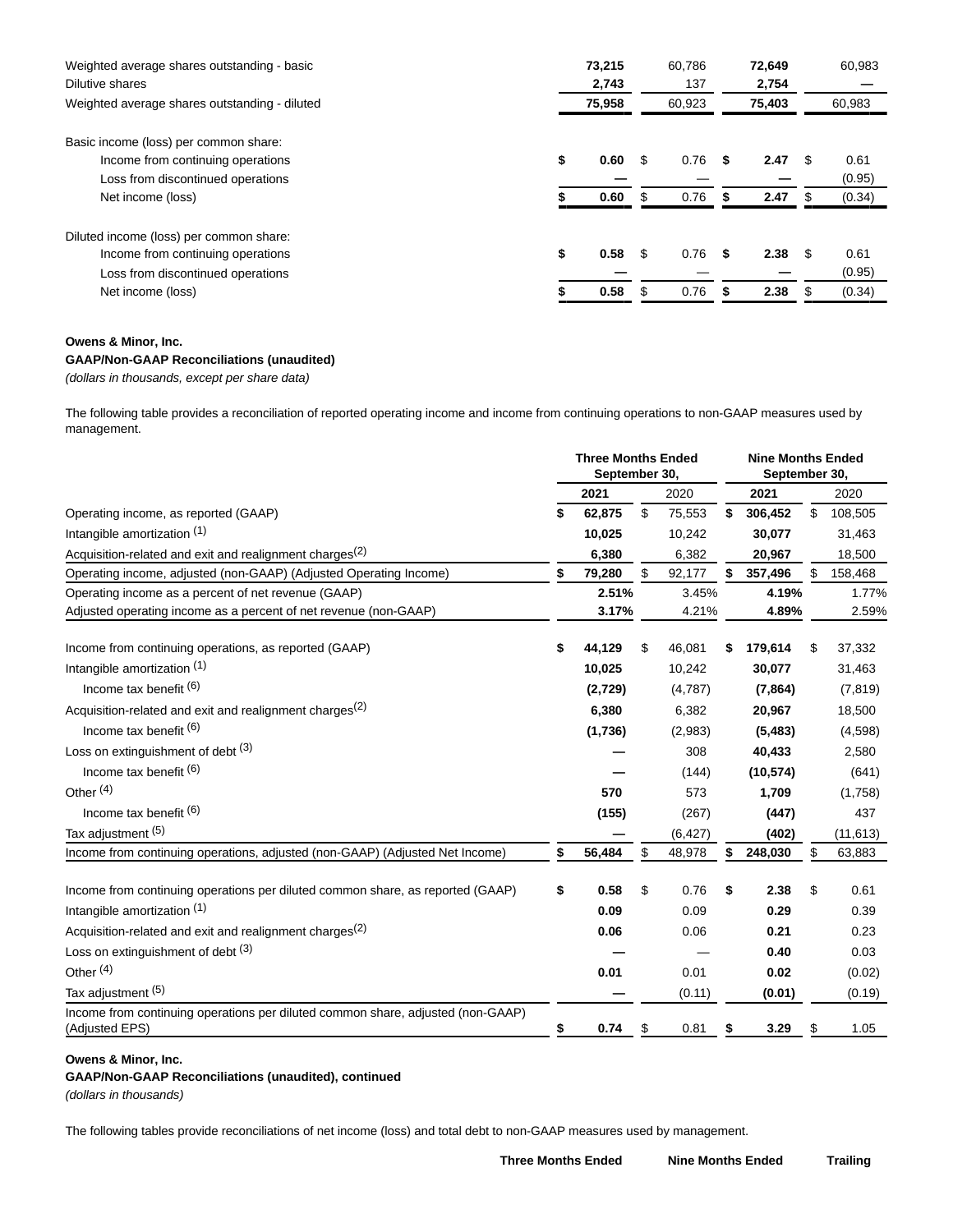|    | 2021   | 2020 |         |               | 2021    | 2020 |           | <b>Twelve</b><br><b>Months</b><br>Ended<br><b>September</b><br>30, 2021 |         |
|----|--------|------|---------|---------------|---------|------|-----------|-------------------------------------------------------------------------|---------|
| 5  | 44,129 | \$   | 46,081  | S             | 179,614 | \$   | (20, 871) | S                                                                       | 230,355 |
|    |        |      |         |               |         |      | 58,203    |                                                                         |         |
|    | 6,375  |      | 7,404   |               | 47,224  |      | 3,863     |                                                                         | 65,194  |
|    | 11,572 |      | 20,975  |               | 36,784  |      | 65,923    |                                                                         | 54,260  |
|    | 10,025 |      | 10,242  |               | 30,077  |      | 31,463    |                                                                         | 40,103  |
|    | 12,617 |      | 11,237  |               | 38,066  |      | 38,031    |                                                                         | 51,882  |
|    | 84,718 |      | 95,939  |               | 331,765 |      | 176,612   |                                                                         | 441,794 |
|    | 6,380  |      | 6,382   |               | 20,967  |      | 18,500    |                                                                         | 40,219  |
|    |        |      | 308     |               | 40,433  |      | 2,580     |                                                                         | 49,073  |
|    | 570    |      | 573     |               | 1,709   |      | (1,758)   |                                                                         | 2,282   |
| \$ | 91,668 | S    | 103,202 |               | 394,874 | S    | 195,934   |                                                                         | 533,368 |
|    |        |      |         | September 30, |         |      |           | September 30,                                                           |         |

|                                                                      | September<br>30, |         |
|----------------------------------------------------------------------|------------------|---------|
|                                                                      |                  | 2021    |
| Total debt, as reported (GAAP)                                       | S                | 961,101 |
| Cash and cash equivalents                                            |                  | 39,759  |
| Net debt (non-GAAP)                                                  |                  | 921.342 |
| Trailing twelve-months EBITDA, adjusted (non-GAAP) (Adjusted EBITDA) |                  | 533,368 |
| Leverage ratio of net debt to trailing twelve-months adjusted EBITDA |                  | 1.7     |

### **Owens & Minor, Inc. GAAP/Non-GAAP Reconciliations (unaudited), continued**

The following items have been excluded in our non-GAAP financial measures:

(1) Intangible amortization includes amortization of intangible assets established during purchase accounting for business combinations. These amounts are highly dependent on the size and frequency of acquisitions and are being excluded to allow for a more consistent comparison with forecasted, current and historical results and the results of our peers.

(2) Acquisition-related and exit and realignment charges presented in our consolidated statements of operations of \$6.4 million and \$21.0 million for the three and nine months ended September 30, 2021 consisted primarily of wind-down costs related to Fusion5, leadership reorganization costs, IT restructuring charges, and other costs related to the reorganization of the U.S. operations. Acquisition-related charges within exit and realignment were \$0.8 million and \$8.9 million for the three and nine months ended September 30, 2020, which consisted primarily of transition costs for the Halyard acquisition. Exit and realignment charges were \$5.6 million and \$9.6 million for the three and nine months ended September 30, 2020, and consisted primarily of severance from reduction in force, restructuring charges related to our client engagement center, and other costs related to the reorganization of the U.S. commercial, operations and executive teams. Acquisition-related and exit and realignment charges for the twelve months ended September 30, 2021 were \$40.2 million, which consisted primarily of transition costs for the Halyard acquisition, severance from reduction in workforce, restructuring charges related to our client engagement center, leadership reorganization costs, IT restructuring charges, loss on sale of certain Fusion5 assets, wind-down costs related to Fusion5, and other costs related to the reorganization of the U.S. operations and commercial teams.

<sup>(3)</sup> Loss on extinguishment of debt for the nine months ended September 30, 2021 includes the write-off of deferred financing costs and third party fees associated with the debt financing in March 2021 of \$15.3 million and amounts reclassified from accumulated other comprehensive loss as a result of the termination of our interest rate swaps of \$25.1 million. Loss on extinguishment of debt for the three and nine months ended September 30, 2020 primarily includes the write-off of deferred financing costs and third party fees, offset by the gain on extinguishment of debt related to the partial repurchase of our 2021 and 2024 Notes. Loss on extinguishment of debt for the twelve months ended September 30, 2021 includes the write-off of deferred financing costs and third party fees of \$19.0 million, amounts reclassified from accumulated other comprehensive loss as a result of the termination of our interest rate swaps of \$25.1 million, and a make-whole premium related to the extinguishment of our 2021 Notes of \$5.0 million.

<sup>(4)</sup> Other includes interest costs and net actuarial losses related to our retirement plans for the three and nine months ended September 30, 2021 and the twelve months ended September 30, 2021. Other includes interest costs and net actuarial losses related to our retirement plans of \$0.6 million and \$1.7 million for the three and nine months ended September 30, 2020, and gain from the surrender of company-owned life insurance policies of \$(3.5) million for the nine months ended September 30, 2020.

(5) Includes tax adjustments associated with the estimated benefits under the Tax Cuts and Jobs Act and the Coronavirus Aid, Relief, and Economic Security (CARES) Act.

(6) These charges have been tax effected in the preceding table by determining the income tax rate depending on the amount of charges incurred in different tax jurisdictions and the deductibility of those charges for income tax purposes.